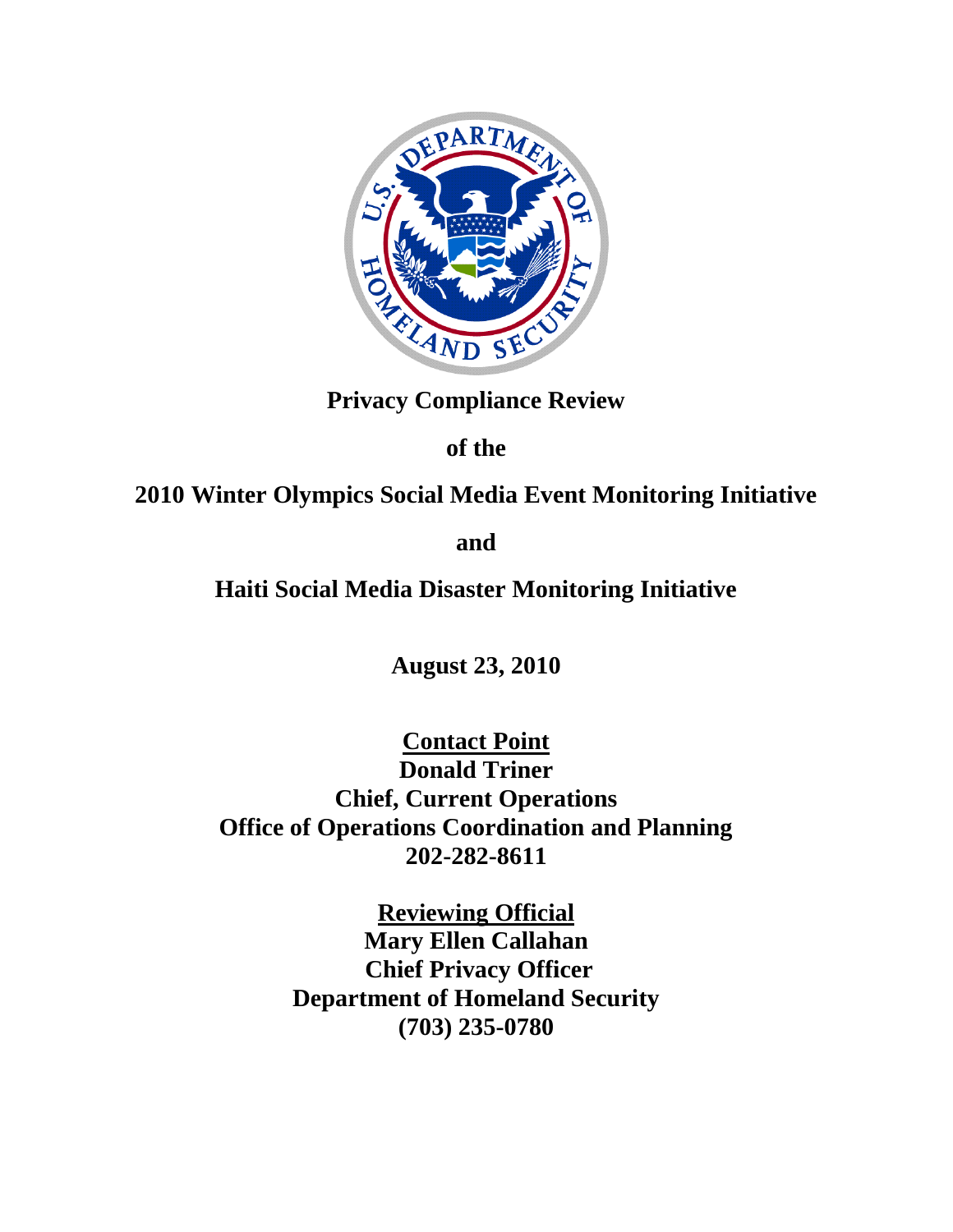

# **I. SUMMARY**

The Department of Homeland Security (DHS) Office of Operations Coordination and Planning (OPS), including the National Operations Center (NOC), launched the Social Networking/Media Capability (SNMC) to assist DHS and its components involved in the response, recovery, and rebuilding effort resulting from the earthquake and after-effects in Haiti as well as the security, safety, and border control associated with the 2010 Winter Olympics in Vancouver, British Columbia (BC). In compliance with its statutory obligation,<sup>1</sup> OPS, through SNMC Analysts in the NOC, monitored publicly available online forums, blogs, public websites, and message boards to collect information used in providing situational awareness and establishing a common operating picture. The DHS Privacy Office (PRIV) conducted a Privacy Compliance Review (PCR) of SNMC Analyst activities, as outlined in both the Haiti Social Media Disaster Monitoring Initiative PIA (January 21, 2010)<sup>2</sup> and 2010 Winter Olympics Social Media Event Monitoring Initiative PIA (February 10, 2010).<sup>3</sup>

At the time of the PCR, PRIV found that SNMC activities substantially complied with the stated privacy parameters set forth in the underlying PIAs. However, OPS/NOC had not yet finalized a records retention schedule for SNMC Analyst-generated data including, but not limited to, New Media Monitoring Capability Reports. Since there may be personally identifiable information (PII) in SNMC Analyst-generated data and reports, clearly defining how long that data will be retained is key to minimizing privacy impact. Subsequent to the PCR, OPS/NOC has finalized a records retention schedule. PRIV will re-evaluate the records retention schedule as well as conduct a more in-depth review of websites and the applicable social media Internet-based platforms and information technology infrastructure that have been monitored during the scheduled November 2010 follow-up PCR.

### **II. SCOPE AND METHODOLOGY**

Following the Chief Privacy Officer's approval of the Haiti Social Media Disaster Monitoring Initiative PIA and 2010 Winter Olympics Social Media Event Monitoring Initiative PIA, PRIV conducted the PCR on SNMC Analyst activities, as outlined in both PIAs. The PRIV PCR team including, Becky Richards (Director of Privacy Compliance), Eric Leckey (Associate Director for Privacy Compliance), and Christal Hoo (Privacy Compliance Specialist), interviewed OPS/NOC leadership and SNMC Analysts including, Donald Triner (Acting Director, NOC), Mark Evetts (Deputy Director, NOC), Ray Cole (Senior OPS/NOC Advisor), John Kluge (OPS/NOC Attorney/Advisor), Michael Page (OPS/NOC Privacy Point of Contact), and SNMC Analysts (not identified by name) to better understand information collected, used, retained, and shared.

l

<sup>&</sup>lt;sup>1</sup> Section 515 of the Homeland Security Act (6 U.S.C. § 321d(b)(1)).

<sup>&</sup>lt;sup>2</sup> http://www.dhs.gov/xlibrary/assets/privacy/privacy\_pia\_ops\_haiti.pdf

<sup>&</sup>lt;sup>3</sup> http://www.dhs.gov/xlibrary/assets/privacy/privacy\_pia\_ops\_2010winterolympics.pdf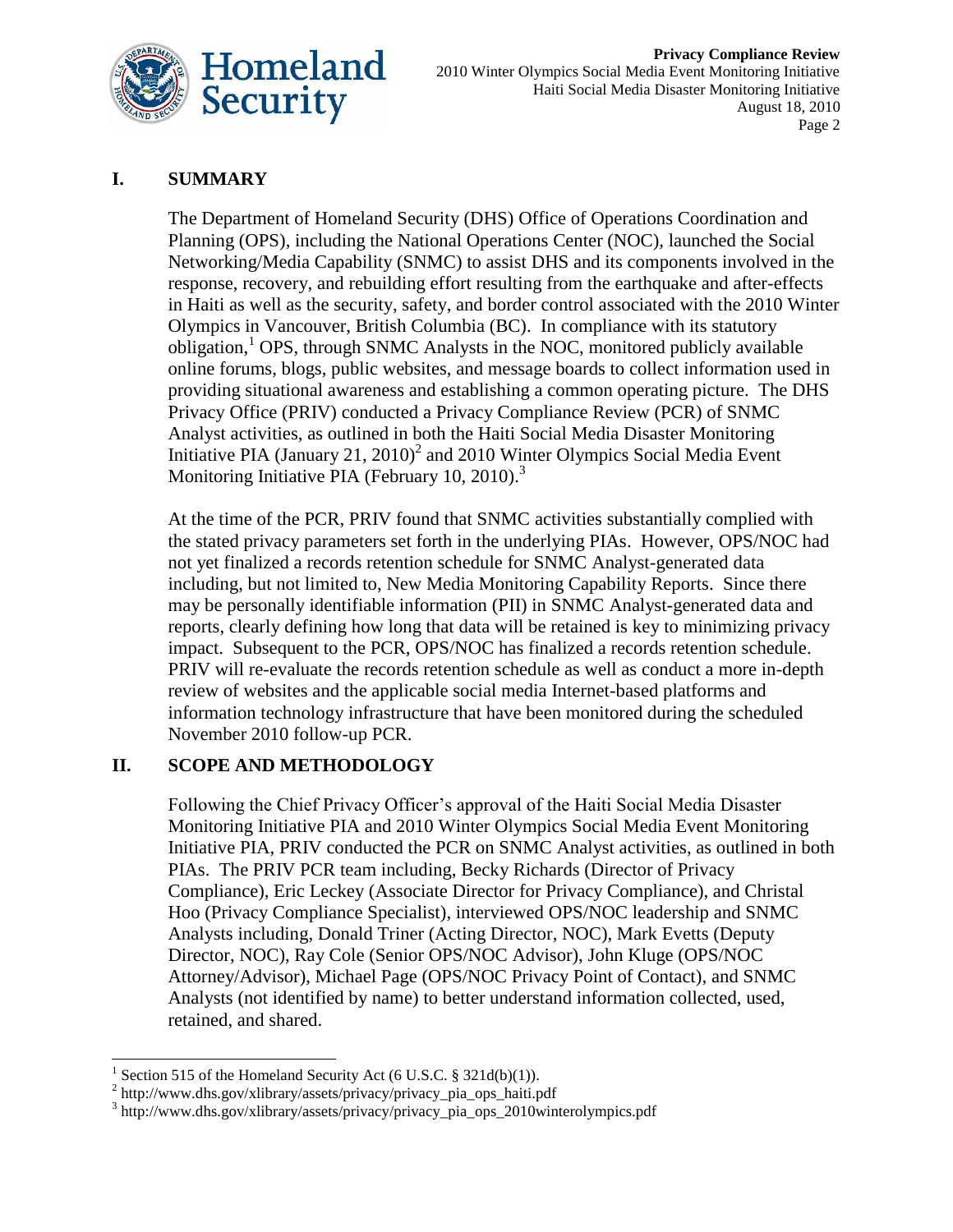

The following methodology was developed by the PRIV PCR team to serve as the outline for the PCR:

- i. PRIV sent OPS/NOC leadership a questionnaire in advance of the PCR meeting with specific questions regarding SNMC activities under the PIAs and the steps taken to ensure adequate privacy protections were in place;
- ii. PRIV conducted a OPS/NOC SNMC capability and watch desk site visit; $<sup>4</sup>$ </sup>
- iii. PRIV observed SNMC Analysts monitoring publicly available online forums, blogs, public websites, and message boards displaying the results in detail on a plasma screen;
- iv. PRIV witnessed SNMC Analysts documenting their findings in the form of New Media Monitoring Capability Reports;
- v. PRIV interviewed SNMC Analysts and OPS/NOC leadership who use, have access to, and are responsible for accurate reporting of this data as well as managing how it is collected, used, retained, and shared;
- vi. PRIV reviewed copies of all SNMC Analyst-generated data including, but not limited to, New Media Monitoring Capability Reports as well as the SNMC Analyst Handbook which PRIV further reviewed and analyzed off-site;
- vii. PRIV discussed the questionnaire replies in detail with OPS/NOC leadership and SNMC Analysts as well as posed further questions to them to address the remainder of the privacy concerns.

# **III. FINDINGS**

 $\overline{a}$ 

The following are requirements generally outlined in the Haiti Social Media Disaster Monitoring Initiative PIA and 2010 Winter Olympics Social Media Event Monitoring Initiative PIA. The requirements are followed by the review conducted by PRIV as well as findings concluded upon after the PCR.

### **Collection of Information**

*Requirement*: All PII incidentally collected must be redacted.

*Review*: SNMC Analysts visually scan various Really Simple Syndication (RSS) feeds that may be published on publicly available online forums, blogs, public websites, and message boards for matching items. Using predefined search terms to discover items of interest, SNMC Analysts collect and store these "hits" in order to conduct trend analysis. If PII is captured in the process, it is redacted prior to further dissemination unless exceptional circumstances exist (i.e., life or death implications). PRIV reviewed every New Media Monitoring Capability Report generated for a two-week period and found that all PII had been redacted.

*Finding*: PRIV finds that OPS/NOC meets privacy standards for collection of SNMC information.

<sup>&</sup>lt;sup>4</sup> The SNMC analyst watch is composed of two watch analysts; one assigned to monitor social networking and the other media activity.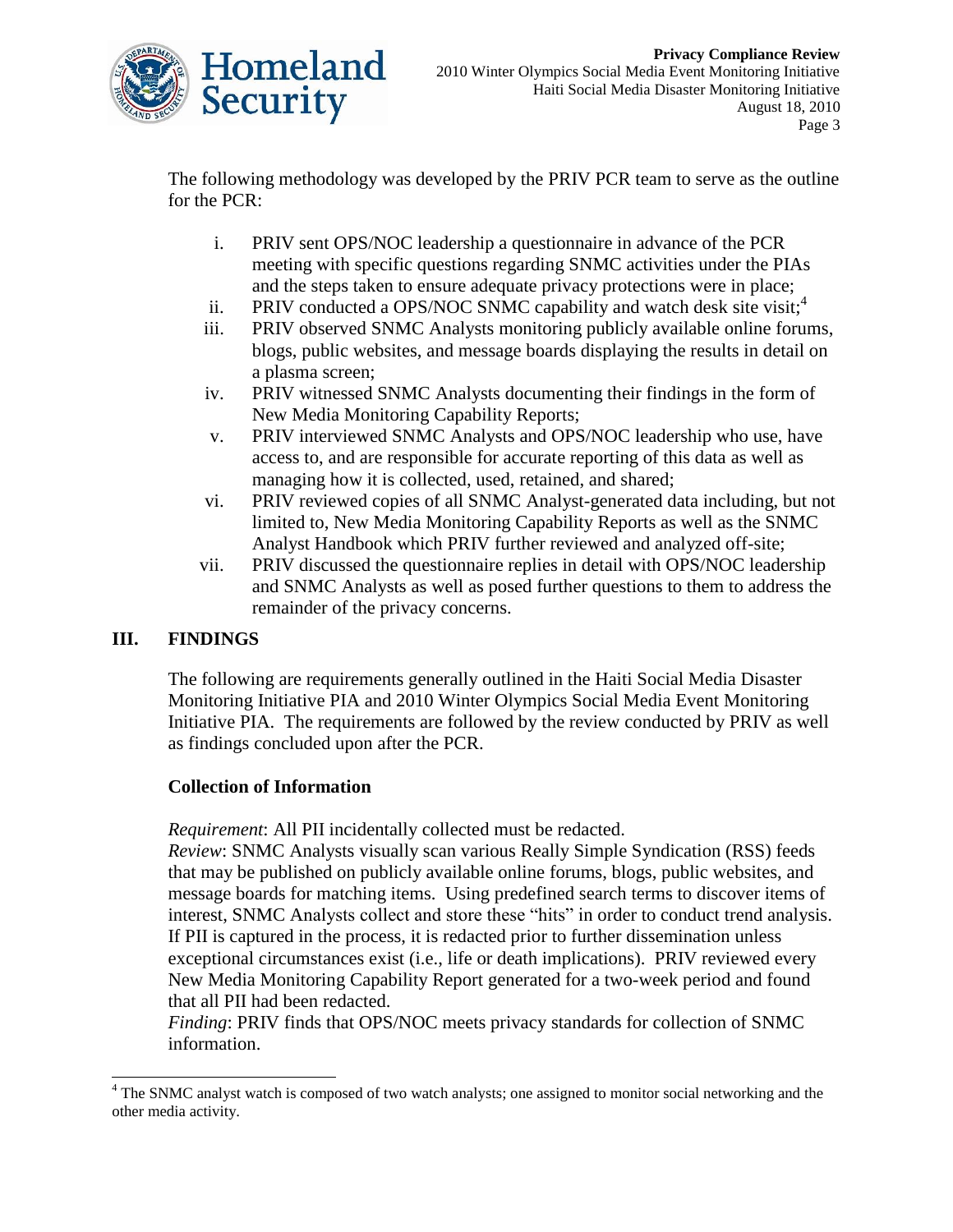

## **Use of Information**

*Requirement:* SNMC Analysts will only monitor publicly available online forums, blogs, public websites, and message boards to collect information used in providing situational awareness and establishing a common operating picture. In accordance with the requirements of the 2010 Winter Olympics Social Media Event Monitoring Initiative PIA and Haiti Social Media Disaster Monitoring Initiative PIA, no individualized user accounts will be created.

*Review:* PRIV reviewed New Media Monitoring Capability Reports generated for a twoweek period and found that the publicly available online forums, blogs, public websites, and message boards listed were all publicly available. During the interview process, the OPS/NOC leadership and SNMC Analysts understood that under the 2010 Winter Olympics Social Media Event Monitoring Initiative PIA and Haiti Social Media Disaster Monitoring Initiative PIA, they did not have the authority to set up user accounts. SNMC Analysts noted that through news and other media, as well as monitoring of publicly available online forums, blogs, public websites, and message boards they are able to identify "hot spots" of activity and use those hot spots to research and target issues of concern to OPS/NOC, and the Department. Targeting focuses on issues, geography, events, and other special de-identified characteristics.

*Finding:* PRIV finds that OPS/NOC use of SNMC Analyst-generated data including, but not limited to, New Media Monitoring Capability Reports, is consistent with the stated purpose for original collection. PRIV plans to conduct a more in-depth review of websites and the applicable social media Internet-based platforms and information technology infrastructure to ensure use of the information continues to be limited to authorized personnel on a need to know basis during the scheduled November 2010 PCR.

### **Retention of Information**

*Requirement:* SNMC Analysts will retain only user-generated information posted to publicly available online forums, blogs, public websites, and message boards. OPS/NOC will not retain information related to individuals posting the information. *Review:* PRIV reviewed the New Media Monitoring Capability Reports generated for a two-week period and found that OPS/NOC retained only user-generated information posted to publicly available online forums, blogs, public websites, and message boards and did not retain information related to individuals posting the information. *Finding:* PRIV finds that only user-generated information posted to publicly available online forums, blogs, public websites, and message boards are retained.

*Requirement:* A records retention schedule for both initiatives must be established and approved by the OPS/NOC records officer, Department records officer, and National Archives and Records Administration (NARA).

*Review:* At the time of this review, a records retention schedule had not been established and approved by the OPS/NOC records officer, Department records officer, and NARA.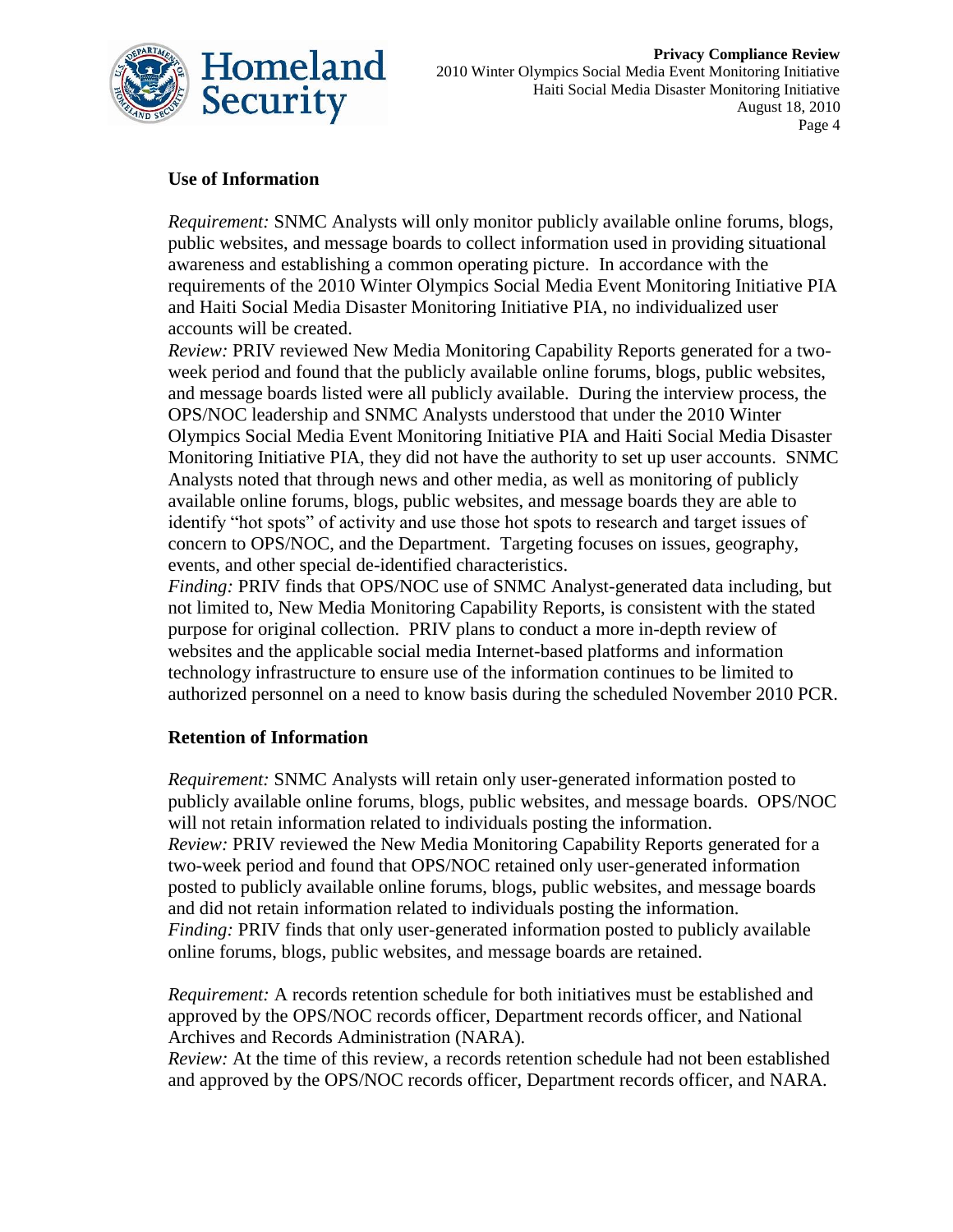

OPS is in the process of developing and obtaining approval for a records retention schedule.

*Finding:* OPS/NOC must finalize a records retention schedule and send to the Department records officer and NARA for approval. PRIV will conduct a further review in November 2010 to ensure this process is complete. (Note: As of the signing of this PCR, OPS/NOC has finalized the retention schedule; it has been approved by the Department records officer, and has been sent to NARA.)

#### **Internal Sharing and Disclosure**

*Requirement:* SNMC Analysts will share information with Department leadership and with those components within the Department involved in the response, recovery, and rebuilding effort in Haiti and in the security, safety, and border control associated with the 2010 Winter Olympics.

*Review:* SNMC New Media Monitoring Capability Reports are emailed only to Department employees and contractors who have requested and been approved, by the NOC Director, to receive reports and as such, are on the distribution list maintained and controlled by the NOC Director.

*Finding:* PRIV finds that the sharing of information and reports generated is sufficiently limited to those who have a need to know and that privacy risks are minimal in that data is gleaned only from publicly available online forums, blogs, public websites, and message boards which users have voluntarily posted information.

### **External Sharing and Disclosure**

*Requirement:* SNMC Analysts will share information with those private sector and international partners where necessary, appropriate, and authorized by law, executive order, or regulation who are involved in the response, recovery, and rebuilding effort in Haiti and in the security, safety, and border control associated with the 2010 Winter Olympics.

*Review:* PRIV conducted interviews of OPS/NOC leadership and SNMC Analysts and specifically queried how and under what circumstances New Media Monitoring Capability Reports are shared with external entities.

*Finding*: PRIV finds that SNMC Analyst external sharing and disclosure of New Media Monitoring Capability Reports complies with the framework set forth in both PIAs and is limited to the sharing necessary to provide situational awareness and to establish a common operating picture.

#### **Training and Accountability**

*Requirement:* OPS/NOC must train SNMC Analysts on activity that is permitted under both PIAs.

*Review*: All SNMC Analysts are provided a SNMC Analyst Handbook detailing the training, daily activities, and expectations of all SNMC Analysts. SNMC Analysts are